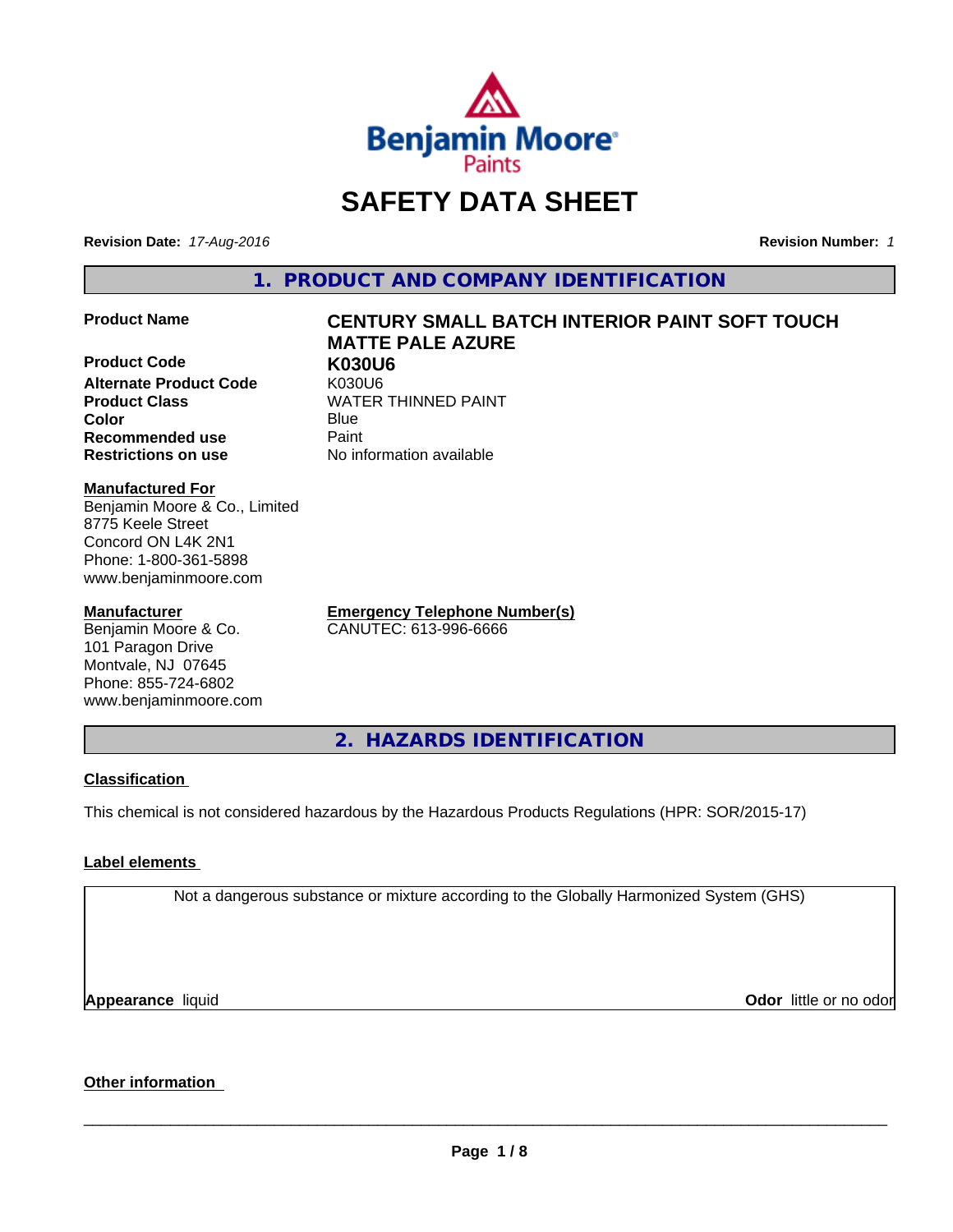No information available

#### **Other hazards**

May cause allergic skin reaction

# **3. COMPOSITION INFORMATION ON COMPONENTS**

| <b>Chemical Name</b>            | <b>CAS-No</b> | Weight % (max) |
|---------------------------------|---------------|----------------|
| Titanium dioxide                | 13463-67-7    | 10 - 30%       |
| Silica, amorphous               | 7631-86-9     | - 5%           |
| Hexanedioic acid, dihydrazide   | 1071-93-8     | $0.25 - 0.5\%$ |
| Sodium C14-C16 olefin sulfonate | 68439-57-6    | $0.1 - 0.25\%$ |

# **4. FIRST AID MEASURES**

| <b>General Advice</b>                  | No hazards which require special first aid measures.                                               |
|----------------------------------------|----------------------------------------------------------------------------------------------------|
| <b>Eye Contact</b>                     | Rinse thoroughly with plenty of water for at least 15<br>minutes and consult a physician.          |
| <b>Skin Contact</b>                    | Wash off immediately with soap and plenty of water<br>removing all contaminated clothes and shoes. |
| <b>Inhalation</b>                      | Move to fresh air. If symptoms persist, call a physician.                                          |
| Ingestion                              | Clean mouth with water and afterwards drink plenty of<br>water. Consult a physician if necessary.  |
| <b>Most Important Symptoms/Effects</b> | May cause allergic skin reaction.                                                                  |
| <b>Notes To Physician</b>              | Treat symptomatically.                                                                             |

**5. FIRE-FIGHTING MEASURES**

| <b>Suitable Extinguishing Media</b>                                    | Use extinguishing measures that are appropriate to local<br>circumstances and the surrounding environment.                                   |
|------------------------------------------------------------------------|----------------------------------------------------------------------------------------------------------------------------------------------|
| <b>Protective Equipment And Precautions For</b><br><b>Firefighters</b> | As in any fire, wear self-contained breathing apparatus<br>pressure-demand, MSHA/NIOSH (approved or equivalent)<br>and full protective gear. |
| <b>Specific Hazards Arising From The Chemical</b>                      | Closed containers may rupture if exposed to fire or<br>extreme heat.                                                                         |
| <b>Sensitivity To Mechanical Impact</b>                                | No.                                                                                                                                          |
| <b>Sensitivity To Static Discharge</b>                                 | No.                                                                                                                                          |
| <b>Flash Point Data</b>                                                |                                                                                                                                              |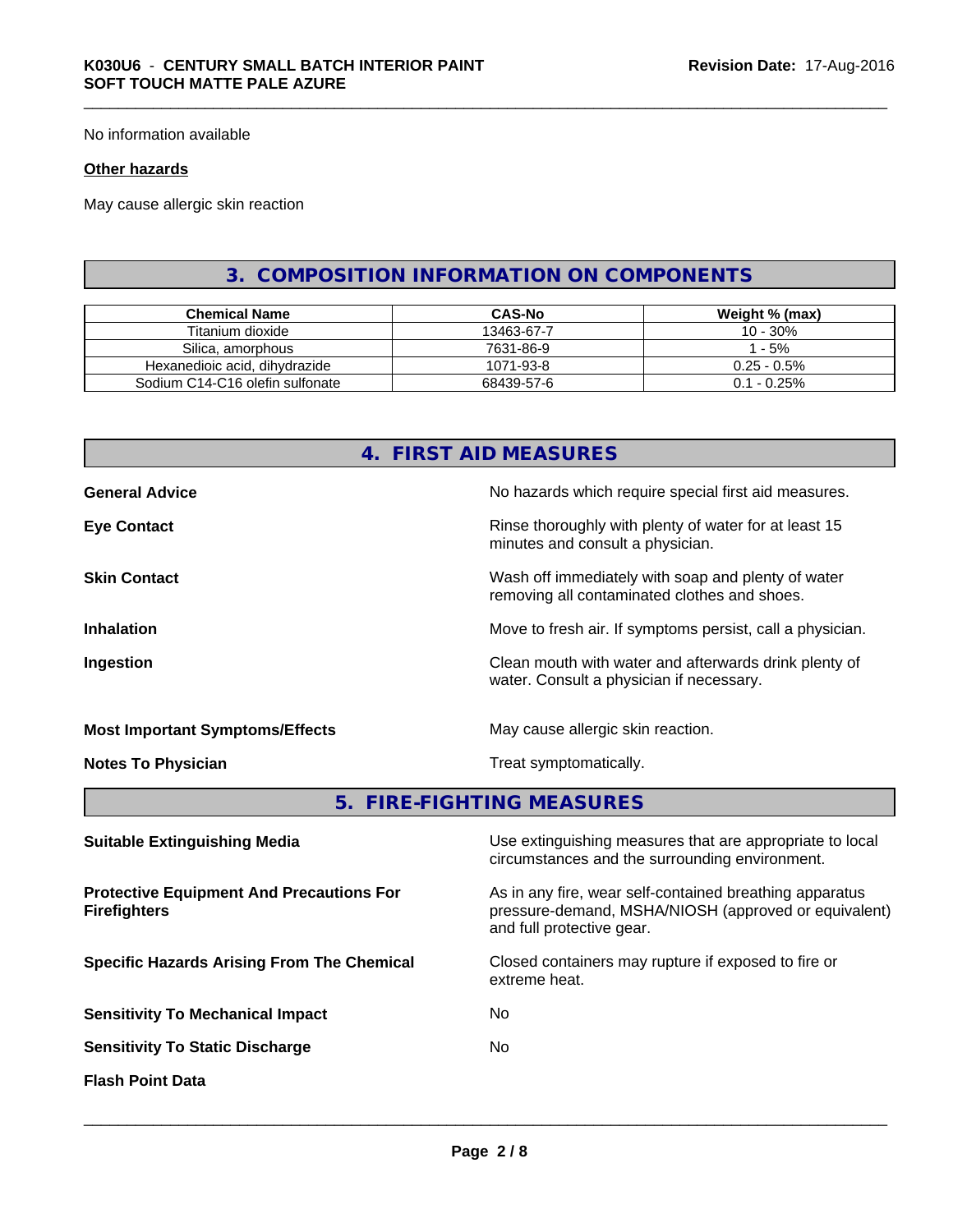|                                                         | Flash Point (°F)<br>Flash Point (°C)<br><b>Flash Point Method</b> |                        | Not applicable<br>Not applicable<br>Not applicable |                                |  |
|---------------------------------------------------------|-------------------------------------------------------------------|------------------------|----------------------------------------------------|--------------------------------|--|
|                                                         | <b>Flammability Limits In Air</b>                                 |                        |                                                    |                                |  |
|                                                         | <b>Lower Explosion Limit</b><br><b>Upper Explosion Limit</b>      |                        | Not applicable<br>Not applicable                   |                                |  |
| <b>NFPA</b>                                             | Health: 1                                                         | <b>Flammability: 0</b> | <b>Instability: 0</b>                              | <b>Special: Not Applicable</b> |  |
| <b>NFPA Legend</b><br>0 - Not Hazardous<br>1 - Slightly |                                                                   |                        |                                                    |                                |  |

- 
- 2 Moderate
- 3 High
- 4 Severe

*The ratings assigned are only suggested ratings, the contractor/employer has ultimate responsibilities for NFPA ratings where this system is used.*

*Additional information regarding the NFPA rating system is available from the National Fire Protection Agency (NFPA) at www.nfpa.org.*

### **6. ACCIDENTAL RELEASE MEASURES**

**Personal Precautions Avoid contact with skin, eyes and clothing. Ensure** Avoid contact with skin, eyes and clothing. Ensure adequate ventilation.

**Other Information Discription Prevent further leakage or spillage if safe to do so.** 

**Environmental Precautions** See Section 12 for additional Ecological Information.

**Methods For Clean-Up Soak** up with inert absorbent material. Sweep up and shovel into suitable containers for disposal.

**7. HANDLING AND STORAGE**

**Handling Handling Avoid contact with skin, eyes and clothing. Avoid breathing** vapors, spray mists or sanding dust. In case of insufficient ventilation, wear suitable respiratory equipment.

**Storage Keep container tightly closed. Keep out of the reach of Keep** container tightly closed. Keep out of the reach of

#### **Incompatible Materials** Noinformation available

 $\overline{\phantom{a}}$  ,  $\overline{\phantom{a}}$  ,  $\overline{\phantom{a}}$  ,  $\overline{\phantom{a}}$  ,  $\overline{\phantom{a}}$  ,  $\overline{\phantom{a}}$  ,  $\overline{\phantom{a}}$  ,  $\overline{\phantom{a}}$  ,  $\overline{\phantom{a}}$  ,  $\overline{\phantom{a}}$  ,  $\overline{\phantom{a}}$  ,  $\overline{\phantom{a}}$  ,  $\overline{\phantom{a}}$  ,  $\overline{\phantom{a}}$  ,  $\overline{\phantom{a}}$  ,  $\overline{\phantom{a}}$ 

**8. EXPOSURE CONTROLS / PERSONAL PROTECTION**

children.

#### **Exposure Limits**

*No exposure limits have been established for this product.*

| <b>Chemical Name</b> | ACGIH                     | Alberta                    | <b>British Columbia</b>                                         | Ontario                           | Quebec                       |
|----------------------|---------------------------|----------------------------|-----------------------------------------------------------------|-----------------------------------|------------------------------|
| Titanium dioxide     | <b>TWA</b><br>10 mg/m $3$ | <b>TWA</b><br>10 mg/m $^3$ | <b>TWA</b><br>10 ma/m $3$<br><b>TWA</b><br>$3 \text{ ma/m}^3$ - | <b>TWA</b><br>$10 \text{ ma/m}^3$ | <b>TWAEV</b><br>10 ma/m $^3$ |
| المستحدث             |                           |                            |                                                                 |                                   |                              |

**Legend**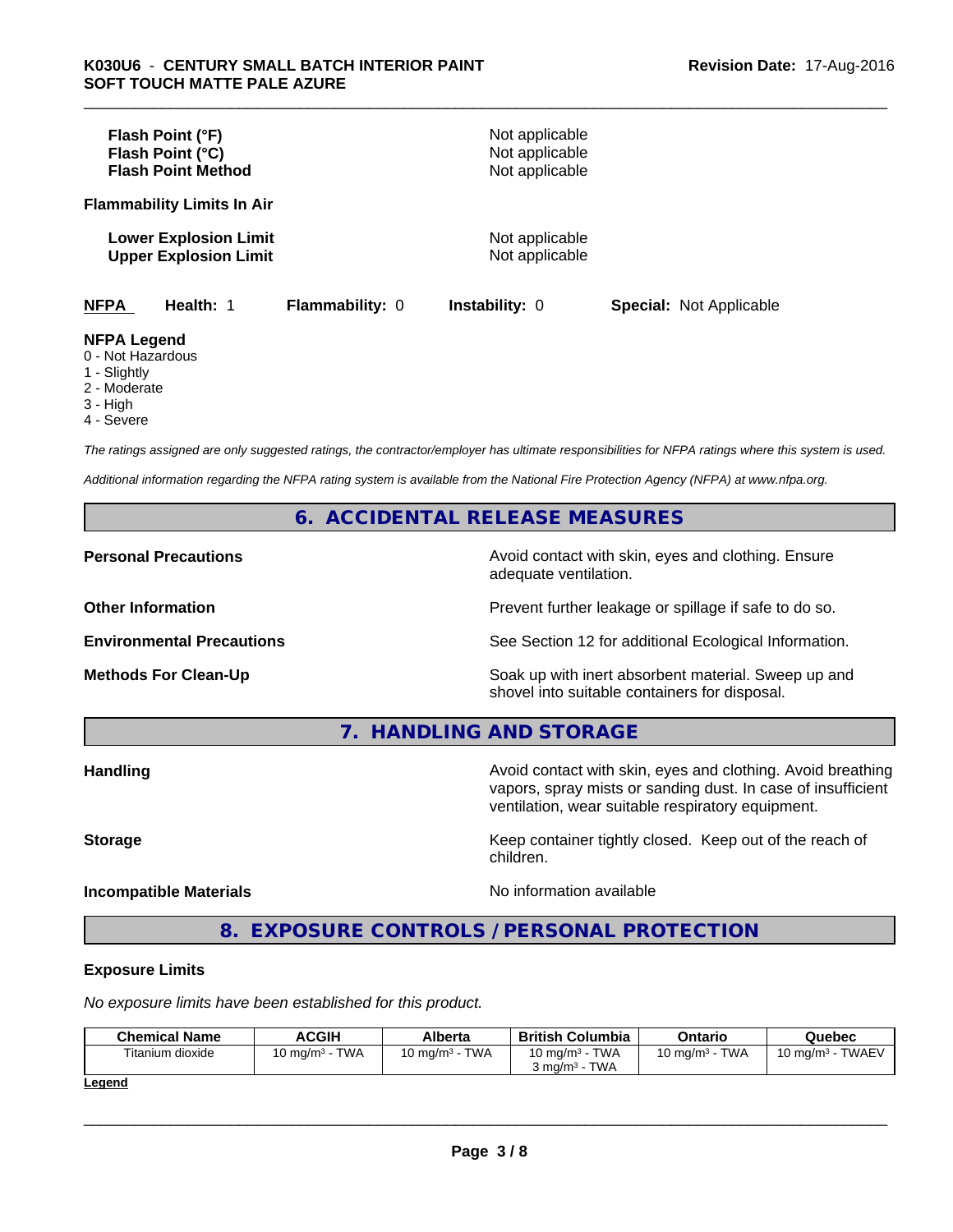#### **Personal Protective Equipment**

**Engineering Measures Ensure** Ensure adequate ventilation, especially in confined areas.

**Eye/Face Protection Safety glasses with side-shields. Skin Protection Protective gloves and impervious clothing. Respiratory Protection In case of insufficient ventilation wear suitable respiratory** equipment.

**Hygiene Measures Avoid contact with skin, eyes and clothing. Remove and Avoid contact with skin, eyes and clothing. Remove and Avoid contact with skin, eyes and clothing. Remove and** wash contaminated clothing before re-use. Wash thoroughly after handling.

# **9. PHYSICAL AND CHEMICAL PROPERTIES**

**Appearance** liquid **Odor** little or no odor **Odor Threshold No information available No information available Density (lbs/gal)** 9.95 - 10.05 **Specific Gravity** 1.19 - 1.21 **pH pH**  $\blacksquare$ **Viscosity (cps)** No information available<br> **Solubility** No information available<br>
No information available **Water Solubility Water Solubility No information available Evaporation Rate No information available No information available Vapor Pressure** No information available **Vapor Density No information available No information available Wt. % Solids 50 - 60<br>
<b>Vol. % Solids** 50 - 60<br> **Vol. % Solids** 50 **Vol. % Solids** 40 - 50<br> **Wt. % Volatiles** 40 - 50 **Wt. % Volatiles Vol. % Volatiles** 50 - 60 **VOC Regulatory Limit (g/L)** < 50 **Boiling Point (°F)** 212 **Boiling Point (°C)** 100 **Freezing Point (°F)** 32 **Freezing Point (°C)** 0 **Flash Point (°F)** Not applicable **Flash Point (°C)** Not applicable **Flash Point Method** Not applicable **Flammability (solid, gas)**<br> **Compare Upper Explosion Limit**<br>
Not applicable<br>
Not applicable **Upper Explosion Limit Lower Explosion Limit**  $\qquad \qquad$  Not applicable **Autoignition Temperature (°F)**<br> **Autoignition Temperature (°C)** No information available **Autoignition Temperature (°C) Decomposition Temperature (°F)** No information available **Decomposition Temperature (°C)** No information available **Partition Coefficient (n-octanol/water) No information available** 

No information available

# **10. STABILITY AND REACTIVITY**

**Reactivity Not Applicable Not Applicable**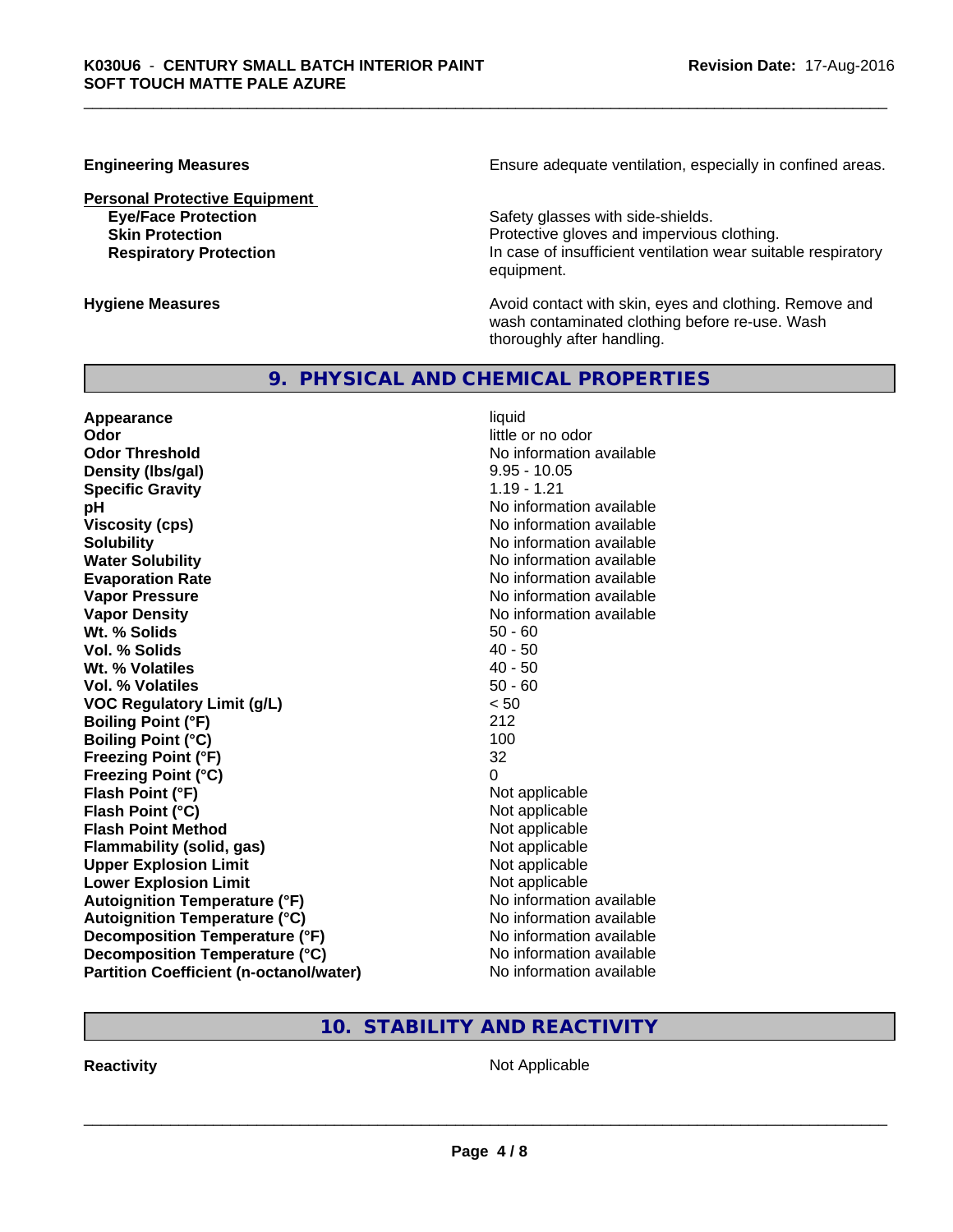| <b>Chemical Stability</b>                 | Stable under normal conditions.          |
|-------------------------------------------|------------------------------------------|
| <b>Conditions To Avoid</b>                | Prevent from freezing.                   |
| <b>Incompatible Materials</b>             | No materials to be especially mentioned. |
| <b>Hazardous Decomposition Products</b>   | None under normal use.                   |
| <b>Possibility Of Hazardous Reactions</b> | None under normal conditions of use.     |

# **11. TOXICOLOGICAL INFORMATION**

**Product Information Information on likely routes of exposure**

| <b>Principal Routes of Exposure</b>                                                        | Eye contact, skin contact and inhalation.                                                                       |
|--------------------------------------------------------------------------------------------|-----------------------------------------------------------------------------------------------------------------|
| <b>Acute Toxicity</b><br><b>Product Information</b>                                        | No information available                                                                                        |
| Information on toxicological effects                                                       |                                                                                                                 |
| <b>Symptoms</b>                                                                            | No information available                                                                                        |
| Delayed and immediate effects as well as chronic effects from short and long-term exposure |                                                                                                                 |
| Eye contact                                                                                | May cause slight irritation                                                                                     |
| <b>Skin contact</b>                                                                        | Substance may cause slight skin irritation. Prolonged or<br>repeated contact may dry skin and cause irritation. |
| <b>Inhalation</b>                                                                          | May cause irritation of respiratory tract.                                                                      |
| <b>Ingestion</b>                                                                           | Ingestion may cause gastrointestinal irritation, nausea,<br>vomiting and diarrhea.                              |
| Sensitization:                                                                             | May cause an allergic skin reaction.                                                                            |
| <b>Neurological Effects</b>                                                                | No information available.                                                                                       |
| <b>Mutagenic Effects</b>                                                                   | No information available.                                                                                       |
| <b>Reproductive Effects</b>                                                                | No information available.                                                                                       |
| <b>Developmental Effects</b>                                                               | No information available.                                                                                       |
| <b>Target Organ Effects</b>                                                                | No information available.                                                                                       |
| <b>STOT - single exposure</b>                                                              | No information available.                                                                                       |
| <b>STOT - repeated exposure</b>                                                            | No information available.                                                                                       |
| Other adverse effects                                                                      | No information available.                                                                                       |
| <b>Aspiration Hazard</b>                                                                   | No information available.                                                                                       |
|                                                                                            |                                                                                                                 |

**Numerical measures of toxicity**

**The following values are calculated based on chapter 3.1 of the GHS document**

| ATEmix (oral)   | 40764 mg/kg |
|-----------------|-------------|
| ATEmix (dermal) | 47087 mg/kg |

**Component**

Titanium dioxide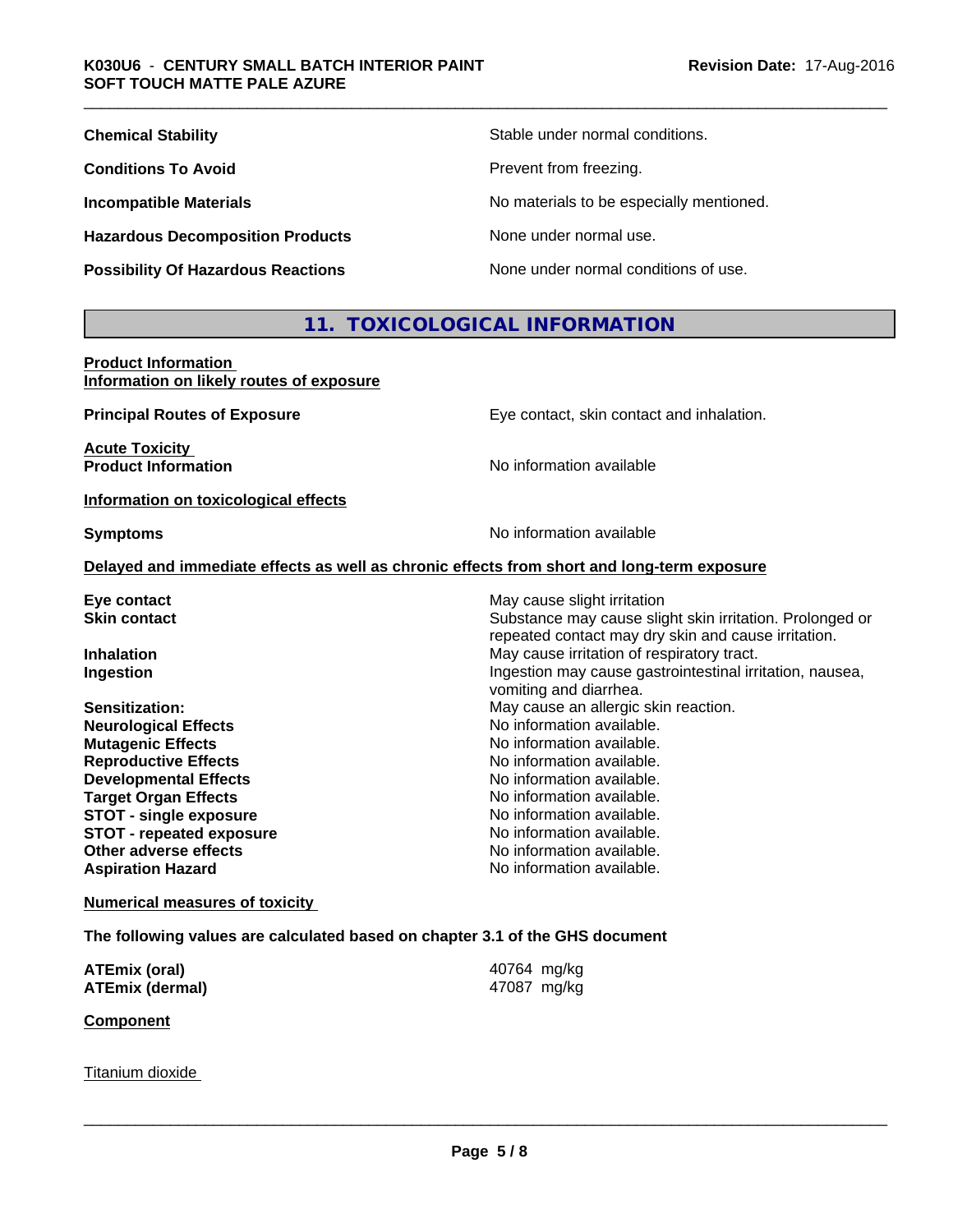LD50 Oral: > 10000 mg/kg (Rat) Silica, amorphous LD50 Oral: > 5000 mg/kg (Rat) LD50 Dermal: 2,000 mg/kg (Rabbit) LC50 Inhalation (Dust): > 2 mg/L

#### **Chronic Toxicity**

#### **Carcinogenicity**

*The information below indicateswhether each agency has listed any ingredient as a carcinogen:.*

| <b>Chemical Name</b>          | <b>IARC</b>                     | <b>NTF</b> |
|-------------------------------|---------------------------------|------------|
|                               | 2B<br>Possible Human Carcinogen |            |
| l ma<br>⊧dioxide<br>I itanium |                                 |            |

• Although IARC has classified titanium dioxide as possibly carcinogenic to humans (2B), their summary concludes: "No significant exposure to titanium dioxide is thought to occur during the use of products in which titanium dioxide is bound to other materials, such as paint."

#### **Legend**

IARC - International Agency for Research on Cancer NTP - National Toxicity Program OSHA - Occupational Safety & Health Administration

**12. ECOLOGICAL INFORMATION**

### **Ecotoxicity Effects**

The environmental impact of this product has not been fully investigated.

### **Product Information**

#### **Acute Toxicity to Fish**

No information available

#### **Acute Toxicity to Aquatic Invertebrates**

No information available

#### **Acute Toxicity to Aquatic Plants**

No information available

#### **Persistence / Degradability**

No information available.

#### **Bioaccumulation / Accumulation**

No information available.

#### **Mobility in Environmental Media**

No information available.

#### **Ozone**

No information available

### **Component**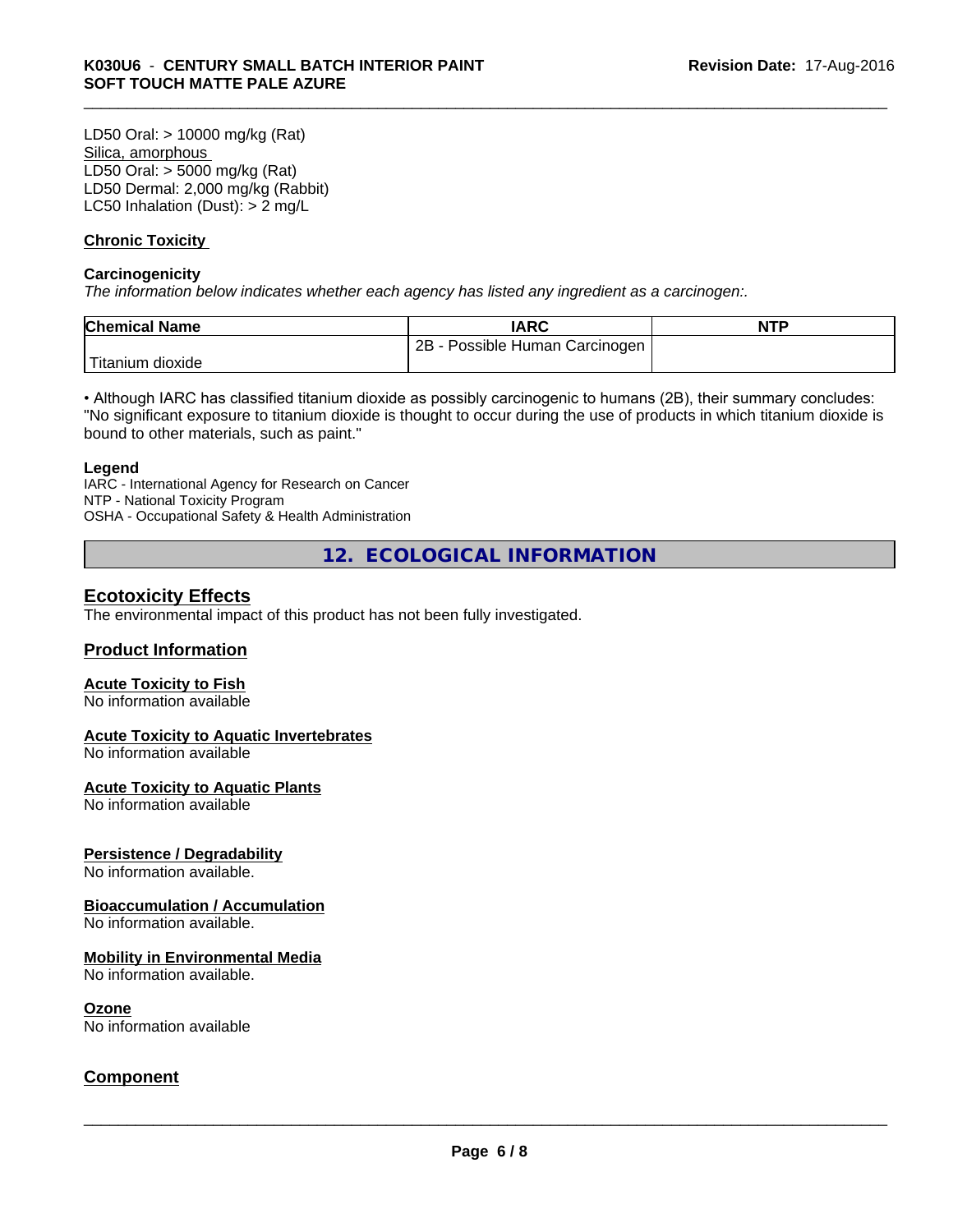#### **Acute Toxicity to Fish**

No information available Titanium dioxide  $LC50:$  > 1000 mg/L (Fathead Minnow - 96 hr.)

#### **Acute Toxicity to Aquatic Invertebrates**

No information available

#### **Acute Toxicity to Aquatic Plants**

No information available

**13. DISPOSAL CONSIDERATIONS**

**Waste Disposal Method Dispose of in accordance with federal, state, provincial,** and local regulations. Local requirements may vary, consult your sanitation department or state-designated environmental protection agency for more disposal options.

## **14. TRANSPORT INFORMATION**

**TDG** Not regulated

**ICAO / IATA** Not regulated

**IMDG / IMO** Not regulated

# **15. REGULATORY INFORMATION**

## **International Inventories**

| TSCA: United States | Yes - All components are listed or exempt. |
|---------------------|--------------------------------------------|
| DSL: Canada         | Yes - All components are listed or exempt. |

# **National Pollutant Release Inventory (NPRI)**

#### **NPRI Parts 1- 4**

This product contains the following Parts 1-4 NPRI chemicals:

*None*

# **NPRI Part 5**

This product contains the following NPRI Part 5 Chemicals:

*None*

#### **WHMIS Regulatory Status**